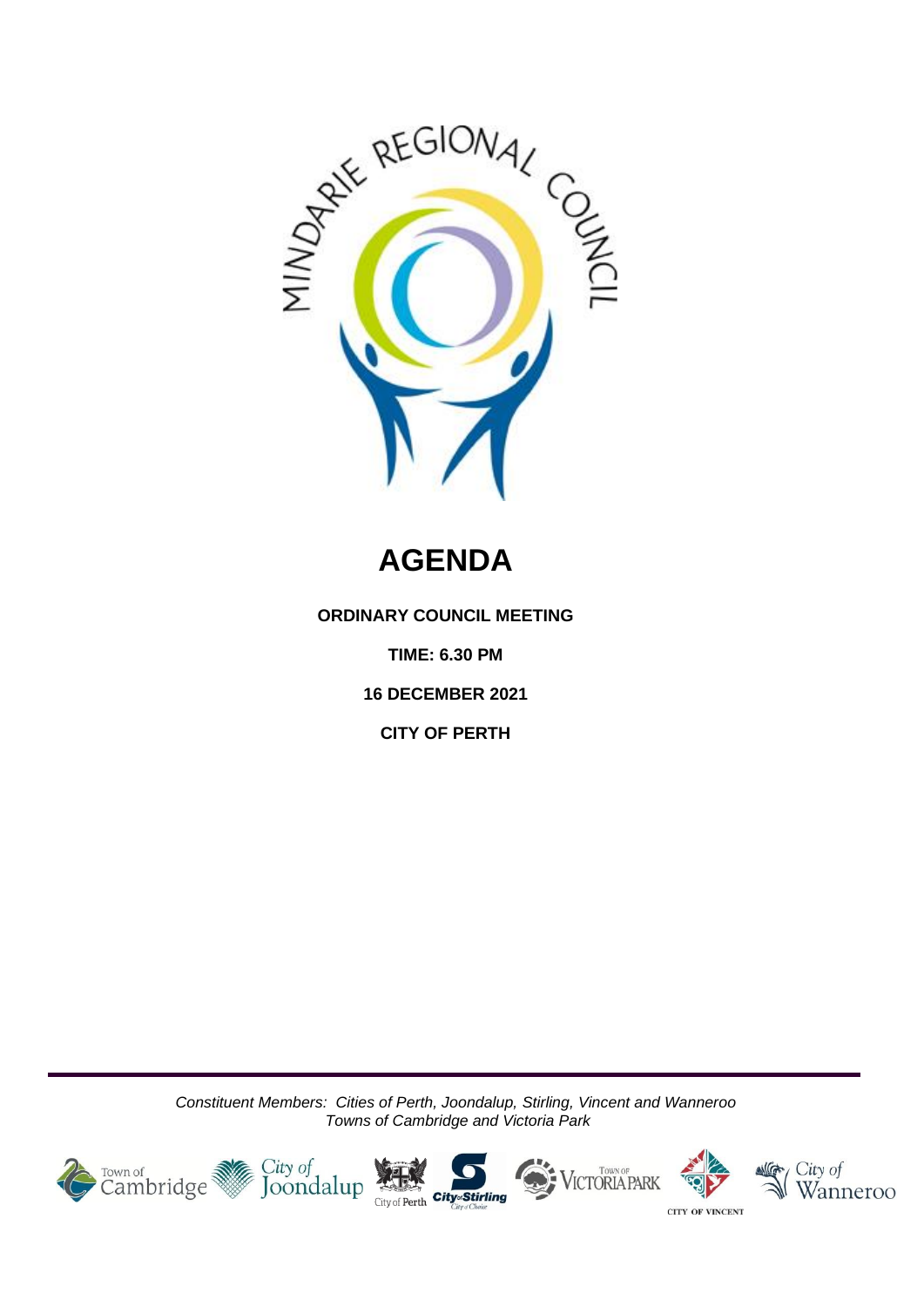#### **MINDARIE REGIONAL COUNCIL NOTICE OF MEETING**

7 December 2021

Councillors of the Mindarie Regional Council are advised that an Ordinary Meeting of the Council will be held at the City of Perth at 6.30 pm on 16 December 2021.

The agenda pertaining to the meeting follows.

Your attendance is respectfully requested.

Viert

**SCOTT CAIRNS CHIEF EXECUTIVE OFFICER**

#### **MINDARIE REGIONAL COUNCIL - MEMBERSHIP**

Cr K Vernon (Karen) - Chair Town of Victoria Park Cr F Cvitan, JP (Frank) Deputy Chair City of Wanneroo Cr A Jacob, JP (Albert) City of Joondalup Cr C May (Christopher) City of Joondalup Cr L Gobbert, JP (Liam) City of Perth Cr C Hatton (Chris) City of Stirling Cr E Re (Elizabeth) City of Stirling Cr K Sargent (Keith) City of Stirling Cr L Thornton (Lisa) City of Stirling Cr A Castle (Alex) City of Vincent Cr P Miles (Paul) Cr P Miles (Paul) Cr K Shannon (Keri) Town of Cambridge

NB: Although some Councils have nominated alternate members, it is a requirement that a Council carries a specific resolution for each occasion that the alternate member is to act.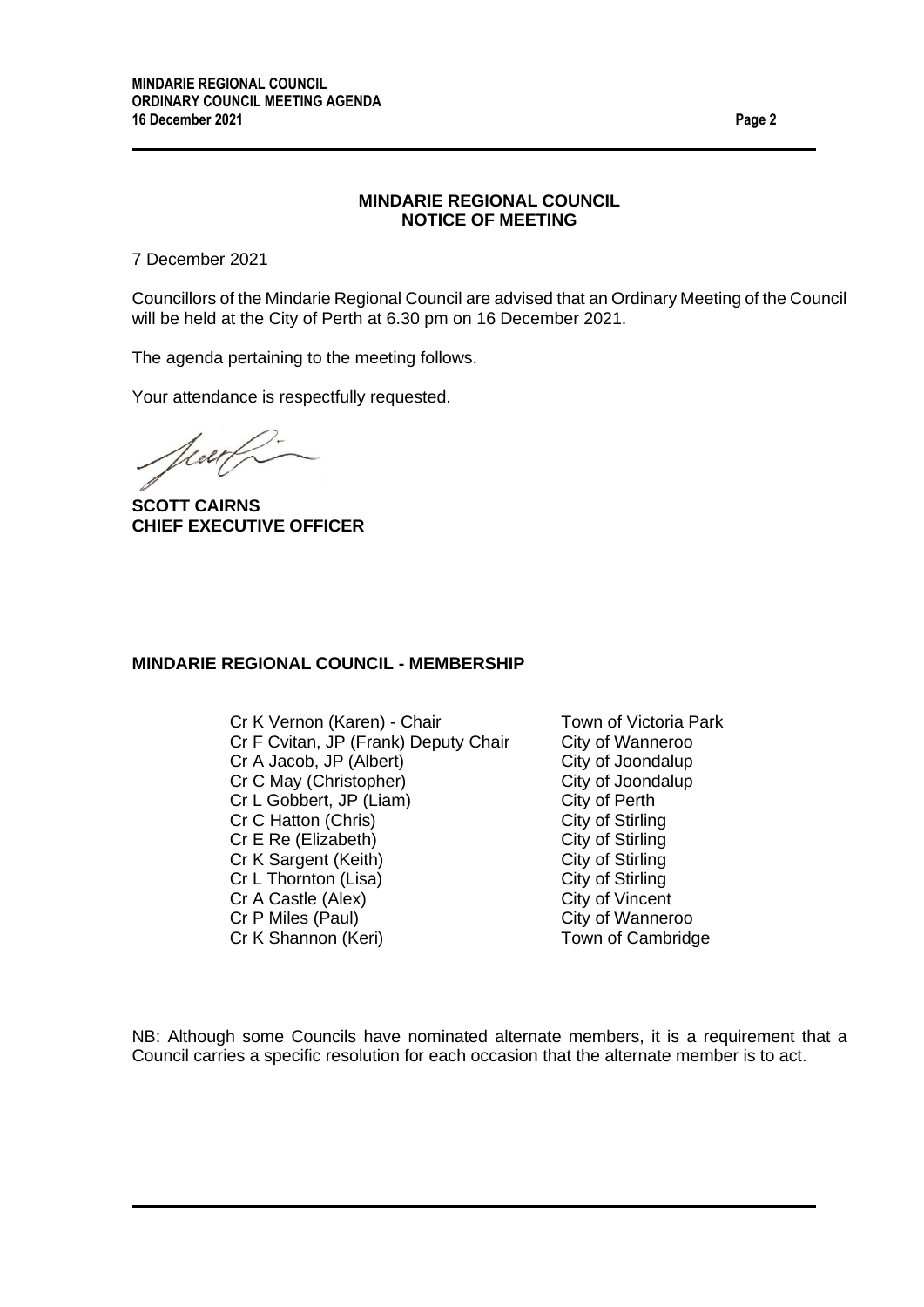# **CONTENTS**

| 1  | DECLARATION OF OPENING / ANNOUNCEMENT OF VISITORS  4        |  |  |
|----|-------------------------------------------------------------|--|--|
| 2  |                                                             |  |  |
| 3  |                                                             |  |  |
| 4  |                                                             |  |  |
| 5  |                                                             |  |  |
| 6  |                                                             |  |  |
| 7  |                                                             |  |  |
| 8  |                                                             |  |  |
|    | ORDINARY COUNCIL MEETING - 11 November 2021  5<br>8.1       |  |  |
|    |                                                             |  |  |
|    | 9.1                                                         |  |  |
|    |                                                             |  |  |
|    | 9.2                                                         |  |  |
|    |                                                             |  |  |
| 10 |                                                             |  |  |
| 11 | MOTIONS OF WHICH PREVIOUS NOTICE HAS BEEN GIVEN  10         |  |  |
| 12 |                                                             |  |  |
| 13 | QUESTIONS BY MEMBERS OF WHICH DUE NOTICE HAS BEEN GIVEN 10  |  |  |
| 14 | MATTERS FOR WHICH THE MEETING MAY BE CLOSED TO THE PUBLIC11 |  |  |
|    |                                                             |  |  |
|    | 14.2 CEO RECRUITMENT AND PERFORMANCE REVIEW COMMITTEE -     |  |  |
|    |                                                             |  |  |
| 15 |                                                             |  |  |
| 16 |                                                             |  |  |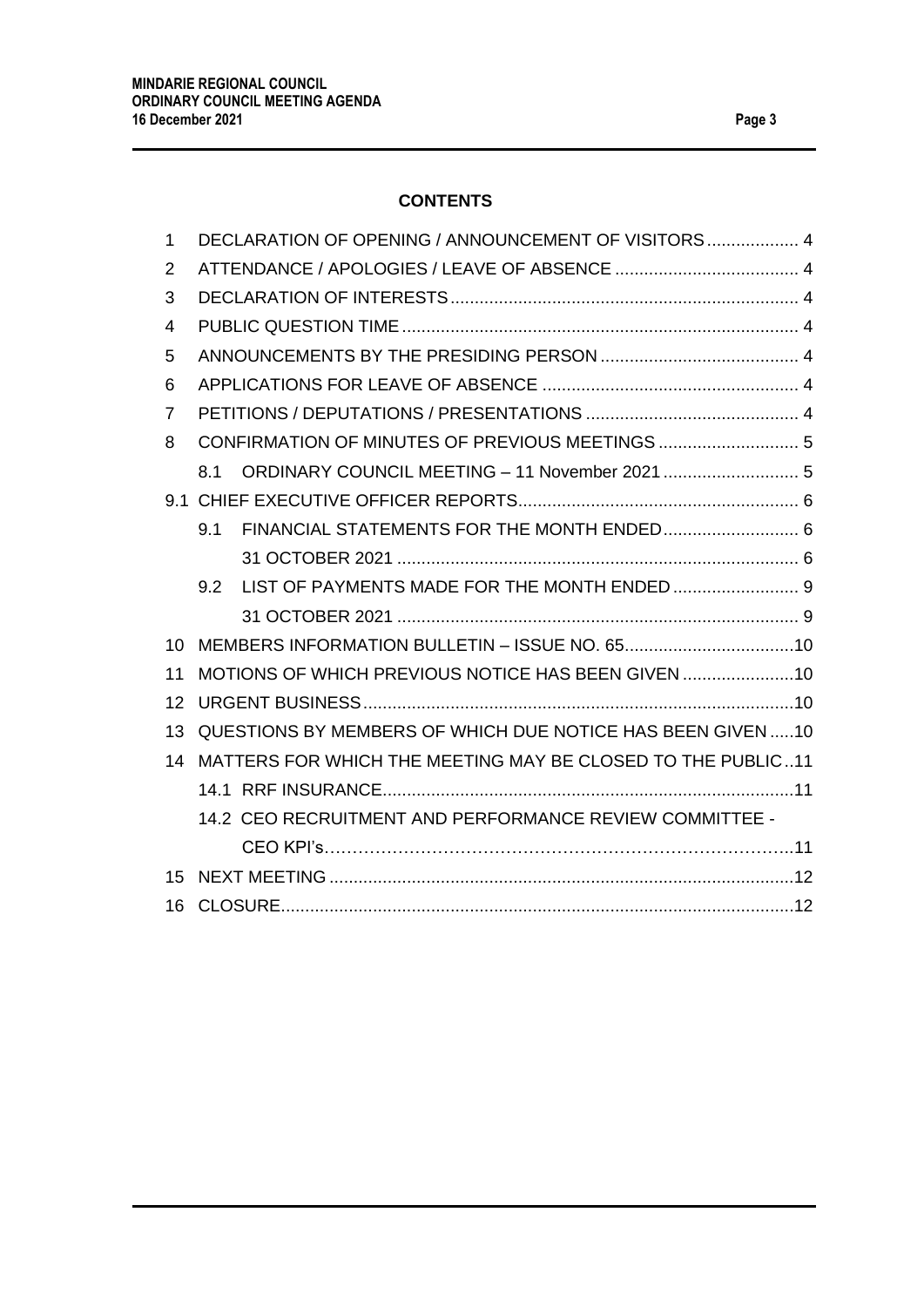## <span id="page-3-0"></span>**1 DECLARATION OF OPENING / ANNOUNCEMENT OF VISITORS**

#### <span id="page-3-1"></span>**2 ATTENDANCE / APOLOGIES / LEAVE OF ABSENCE**

#### <span id="page-3-2"></span>**3 DECLARATION OF INTERESTS**

Declaration of Financial/Conflict of Interest to be recorded prior to dealing with each item.

#### *Disclosure of Financial and Proximity Interests*

- *(a) Members must disclose the nature of their interest in matters to be discussed at the meeting. (Section 5.65 of the Local Government Act 1995).*
- *(b) Employees must disclose the nature of their interest in reports or advice when giving the report or advice to the meeting. (Sections 5.70 and 5.71 of the Local Government Act 1995).*

#### *Disclosure of Interest Affecting Impartiality*

*(a) Members and staff must disclose their interest in matters to be discussed at the meeting in respect of which the member or employee has given or will give advice.*

## <span id="page-3-3"></span>**4 PUBLIC QUESTION TIME**

#### <span id="page-3-4"></span>**5 ANNOUNCEMENTS BY THE PRESIDING PERSON**

## <span id="page-3-5"></span>**6 APPLICATIONS FOR LEAVE OF ABSENCE**

#### <span id="page-3-6"></span>**7 PETITIONS / DEPUTATIONS / PRESENTATIONS**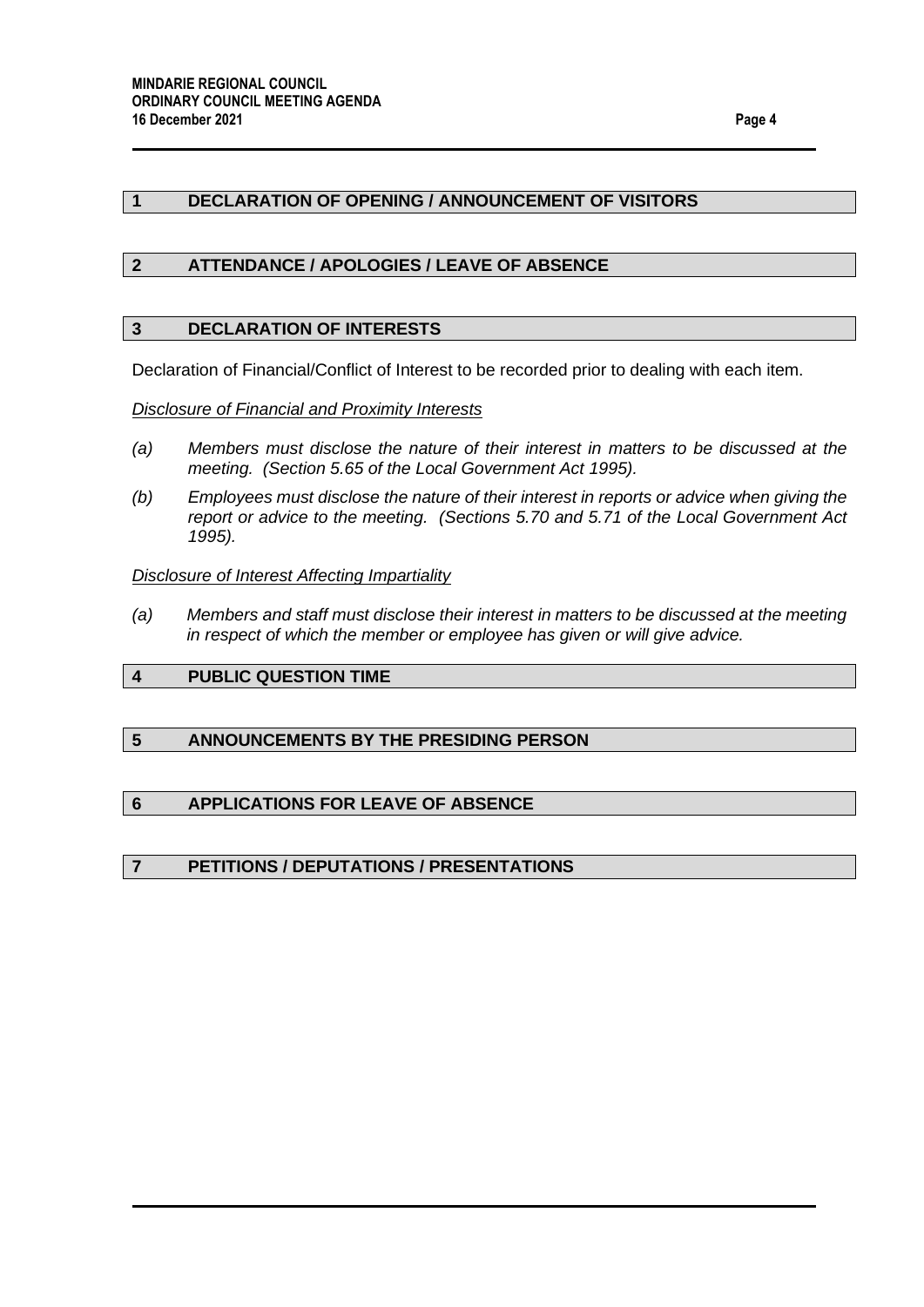## <span id="page-4-0"></span>**8 CONFIRMATION OF MINUTES OF PREVIOUS MEETINGS**

## <span id="page-4-1"></span>**8.1 ORDINARY COUNCIL MEETING – 11 November 2021**

The Minutes of the Ordinary Council Meeting held on 11 November 2021 have been printed and circulated to members of the Council.

## **RESPONSIBLE OFFICER RECOMMENDATION**

**That the Minutes of the Ordinary Meeting of Council held on 11 November 2021 be confirmed as a true record of the proceedings.**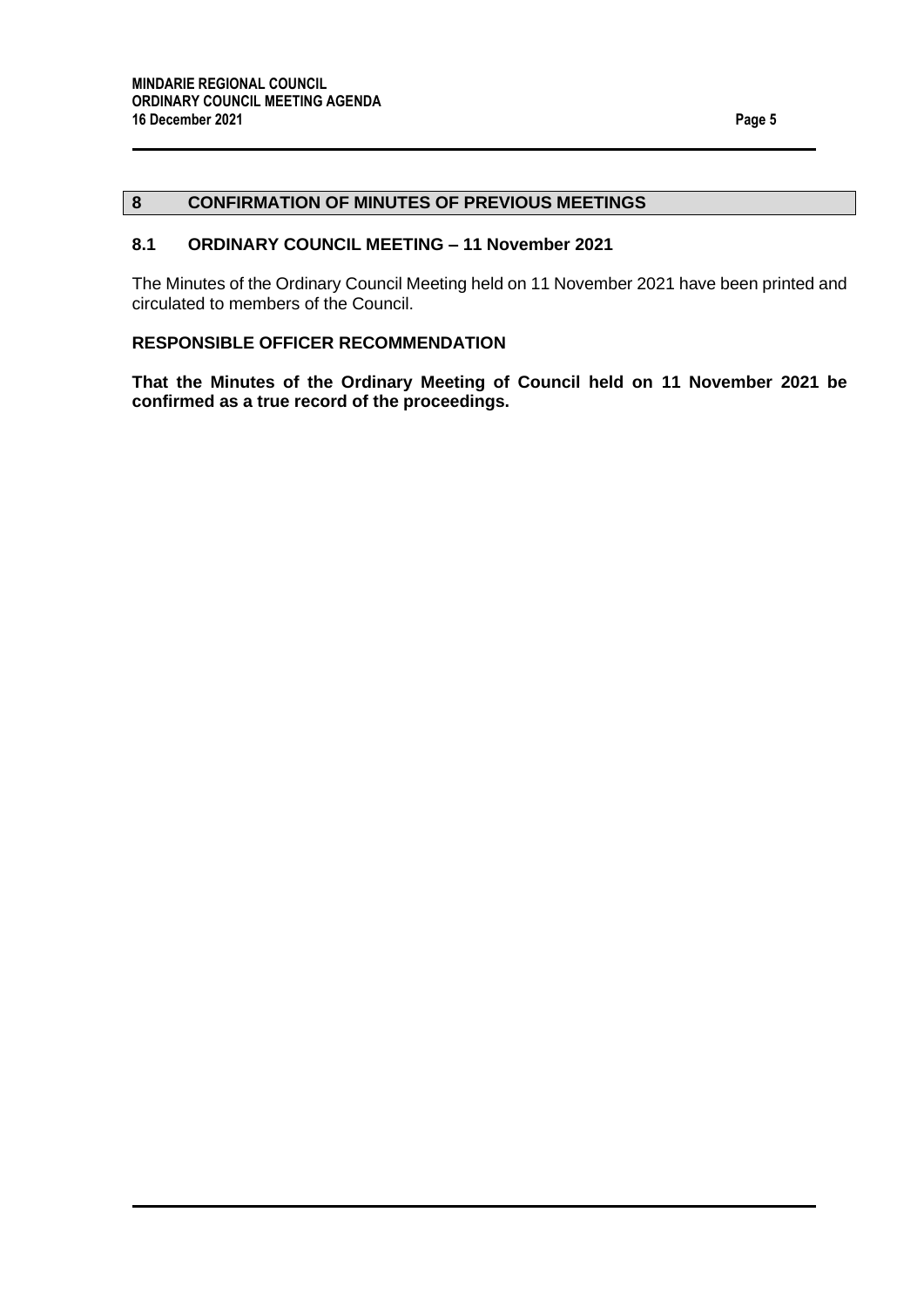## <span id="page-5-0"></span>**9.1 CHIEF EXECUTIVE OFFICER REPORTS**

<span id="page-5-2"></span><span id="page-5-1"></span>

| 9.1                         | <b>FINANCIAL STATEMENTS FOR THE MONTH ENDED</b><br>31 OCTOBER 2021 |
|-----------------------------|--------------------------------------------------------------------|
| File No:                    | GF-21-00000008                                                     |
| Appendix(s):                | <b>Appendix No. 1</b><br><b>Appendix No. 2</b>                     |
| Date:                       | <b>30 NOVEMBER 2021</b>                                            |
| <b>Responsible Officer:</b> | <b>DIRECTOR CORPORATE SERVICES</b>                                 |

#### **SUMMARY**

The purpose of this report is to provide financial reporting in line with statutory requirements which provides useful information to stakeholders of the Council.

#### **BACKGROUND**

Reporting requirements are defined by Financial Management Regulations 34 of the Local Government (Financial Management) Regulations 1996.

The financial statements presented for each month consist of:

- Operating Statement by Nature Combined
- Operating Statement by Nature RRF Only
- Operating Statement by Function
- Statement of Financial Activity
- Statement of Reserves
- Statement of Financial Position
- Statement of Investing Activities
- Information on Borrowings
- Tonnage Report

#### **DETAIL**

The Financial Statements for the month ended 31 October 2021 are attached at **Appendix No. 1** to this Item. The Tonnage Report for the 4 months to 31 October 2021 is attached at **Appendix No. 2.**

The financial statements are pending external auditor approval and are subject to change.

The complete suite of Financial Statements which includes the Operating Statements, Statement of Financial Position, Statement of Financial Activity and other related information are reported on a monthly basis.

The estimates for Provisions for Amortisation of Cell Development, Capping and Post Closure expenditure are based on the estimated rates per tonne calculated with reference to estimated excavation cost of various stages of the landfill and the life of the landfill. An adjustment is made (if necessary) at the end of the year based on actual tonnages on a survey carried out to assess the "air space" remaining and other relevant information.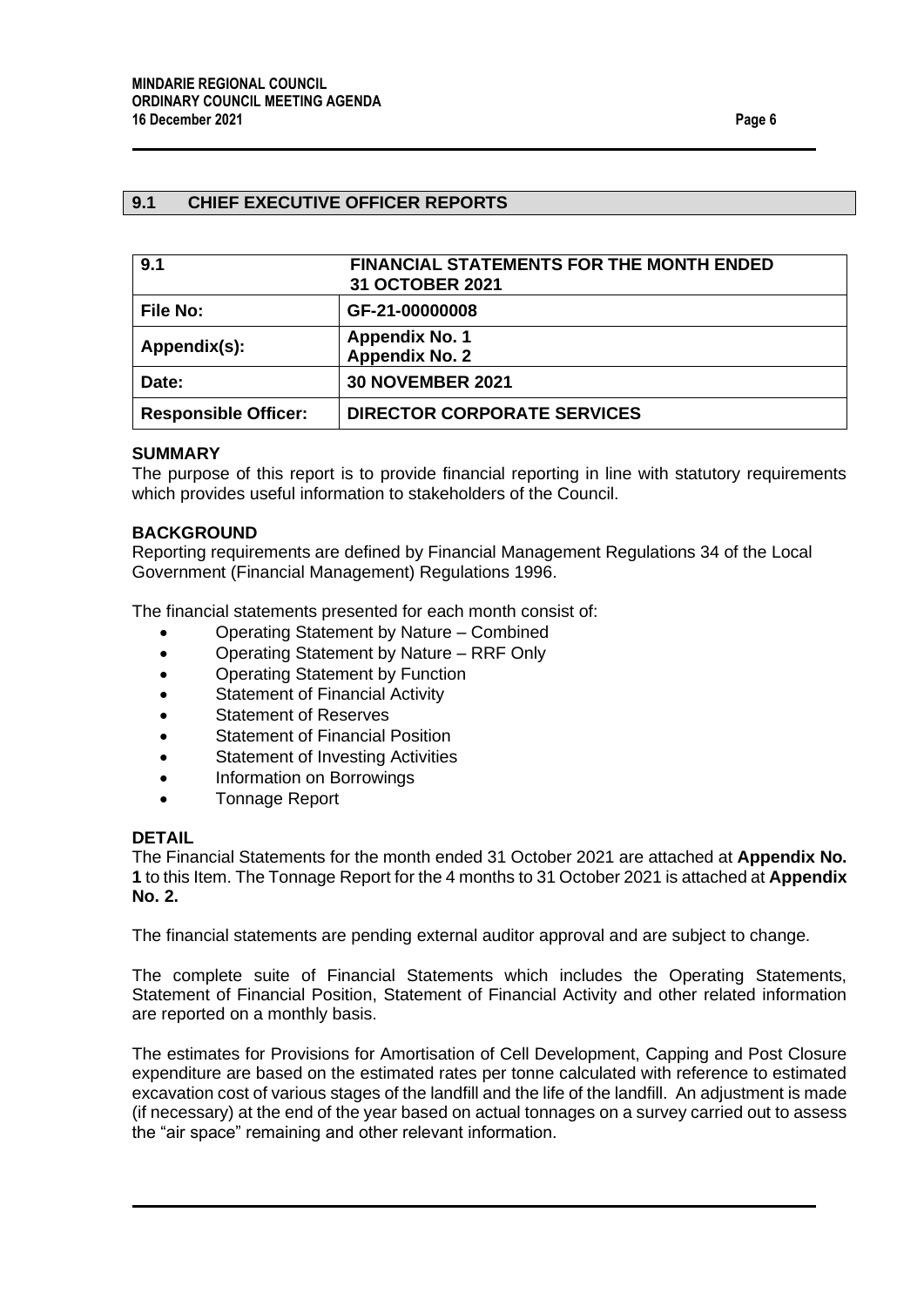|                              | <b>Actual</b> | <b>Budget</b> | Variance       |
|------------------------------|---------------|---------------|----------------|
|                              | t             | t             | t              |
| Tonnes - Members             | 75,285        | 77,209        | (1,924)        |
| Tonnes - Others              | 11,776        | 4,677         | 7,099          |
| <b>TOTAL TONNES</b>          | 87,061        | 81,886        | 5,175          |
|                              | \$            | \$            | \$             |
| Revenue – Members            | 13,279,710    | 16,445,416    | (3, 165, 706)  |
| Revenue - Other              | 88,949,257    | 2,715,282     | 86,233,975     |
| <b>TOTAL REVENUE</b>         | 102,228,967   | 19,160,698    | 83,068,269     |
| Expenses                     | 102,493,690   | 13,372,156    | (89, 121, 534) |
| Profit on sale of assets     |               |               |                |
| Loss on sale of assets       |               |               |                |
| Impairment of assets         |               |               |                |
| <b>NET SURPLUS/(DEFICIT)</b> | (264, 723)    | 5,788,542     | (6,053,265)    |

#### Summary of results for the year to date period ended 31 October 2021

#### **Members**

Members tonnages for the financial period ended 31 October 2021 were 1,924 tonnes below budget, member councils delivering more waste than what was estimated.

#### RRF

The Resource Recovery Facility residue tonnes have delivered 19,696 tonnes in total to Tamala Park year to date as they empty, clean and make safe (ECMS) the facility.

#### Trade & Casuals

The Casual and Trade tonnages are 7,099 tonnes higher than forecast for the financial year to date, 6,344 tonnes attributable to the discounted rate waste tender.

Overall tonnages for the financial period ended 31 October 2021 were 5,175 tonnes more than budgeted.

The net result variance against budget of \$6,035,266 is mainly attributable to the costs associated with the exit of the RRFA and the ongoing ECMS Contract and the reduced gate fee from September. All items will be addressed at Mid-Year Budget.

#### **VOTING REQUIREMENT**

Simple Majority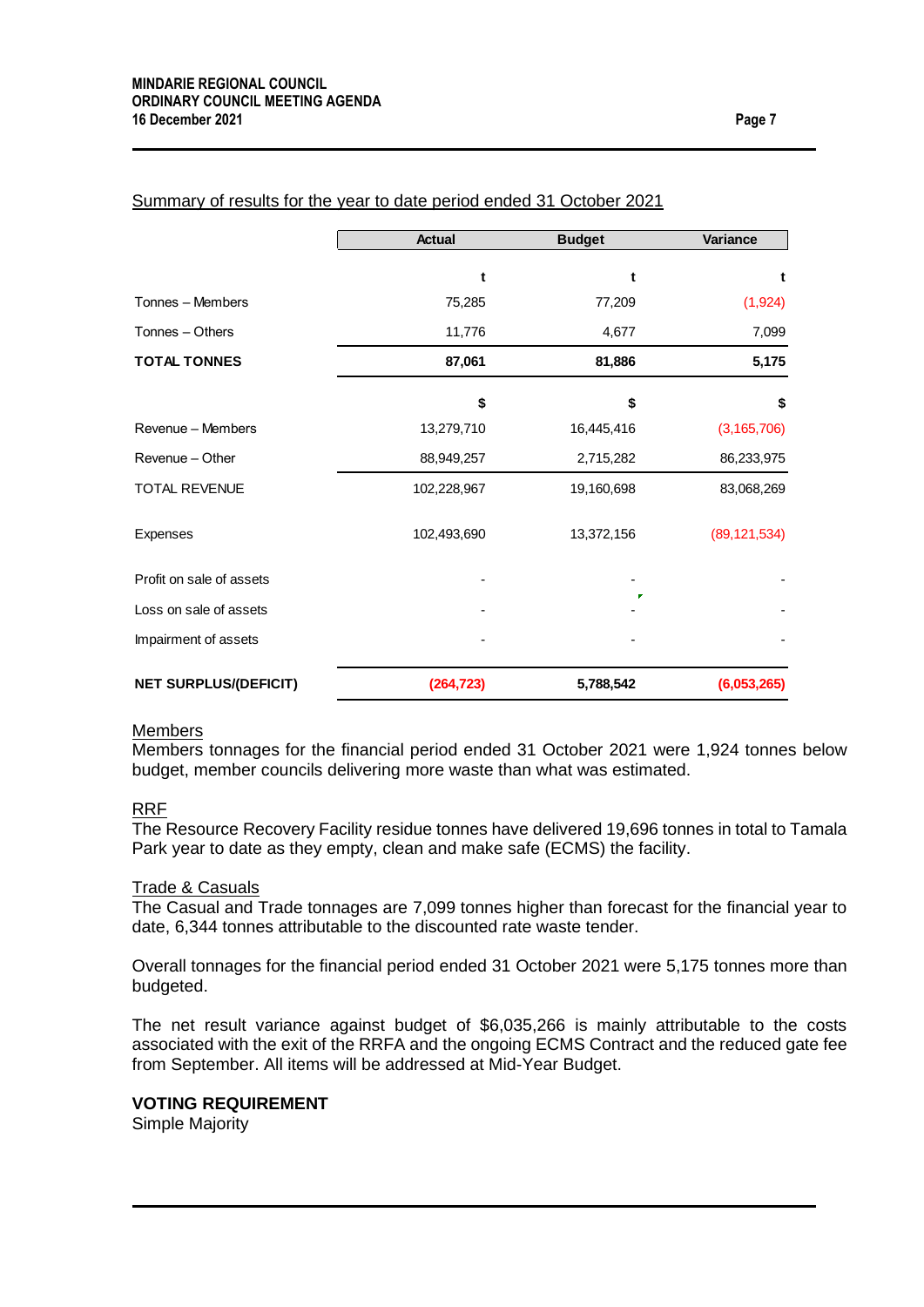## **RESPONSIBLE OFFICER RECOMMENDATION**

**That Council:**

**Receive the Financial Statements set out in Appendix No. 1 for the month ended 31 October 2021.**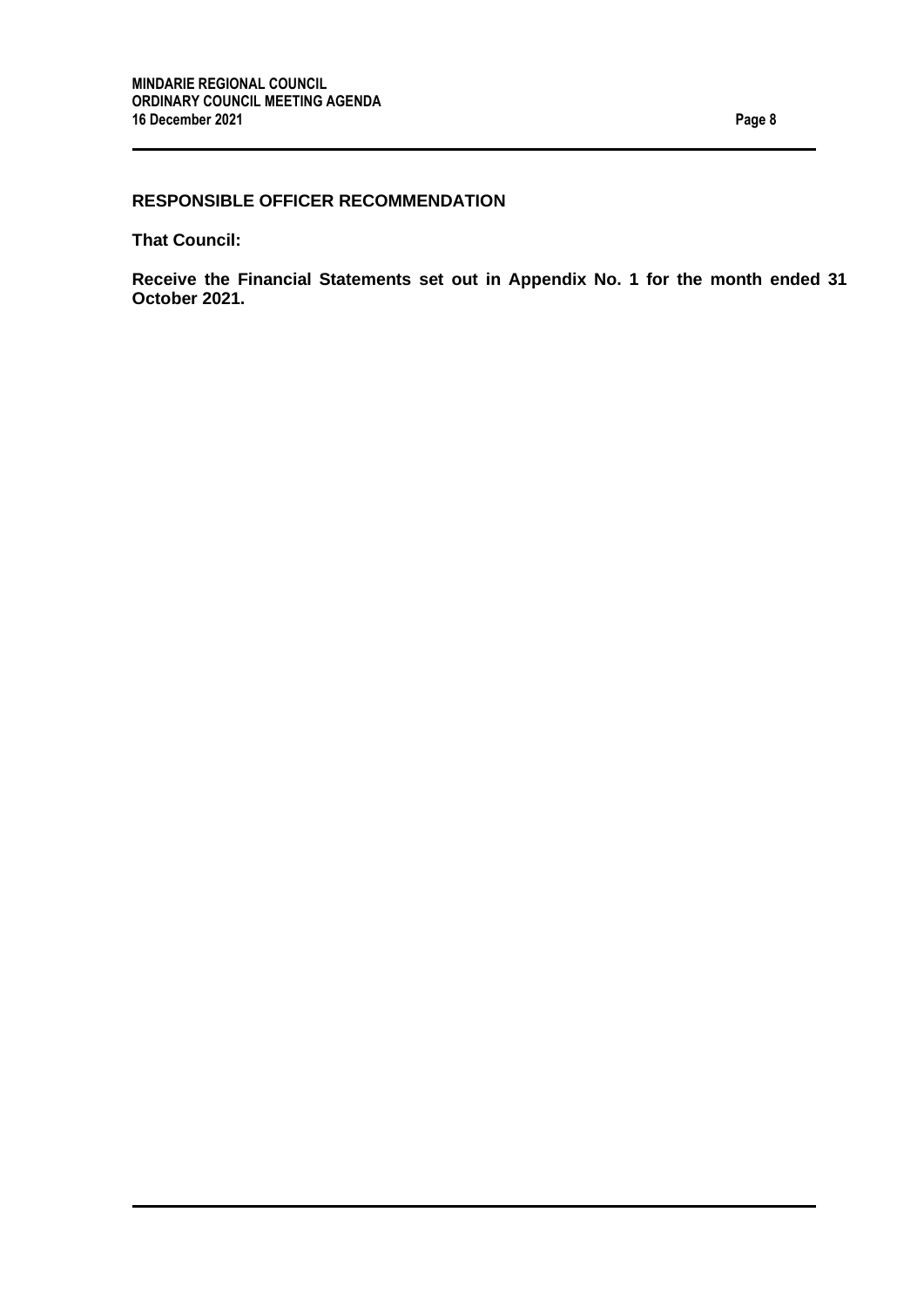<span id="page-8-1"></span><span id="page-8-0"></span>

| 9.2                         | LIST OF PAYMENTS MADE FOR THE MONTH ENDED<br>31 OCTOBER 2021 |
|-----------------------------|--------------------------------------------------------------|
| <b>File No:</b>             | GF-21-0000008                                                |
| Appendix(s):                | <b>Appendix No. 3</b>                                        |
| Date:                       | 30 November 2021                                             |
| <b>Responsible Officer:</b> | <b>Director Corporate Services</b>                           |

#### **SUMMARY**

The purpose of this report is to provide details of payments made during the periods identified. This is in line with the requirement under the delegated authority to the Chief Executive Officer (CEO), that a list of payments made from the Municipal Fund since the last Ordinary Council meeting be presented to Council.

## **COMMENT**

The lists of payments for the month ended 31 October 2021 are at **Appendix 3** to this Item and are presented to Council for noting. Payments have been made in accordance with the delegated authority to the CEO which allows payments to be made between meetings. At the Ordinary Council Meeting held on 16 September 2021, the Council delegated to the CEO the exercise of its power to make payments from the Municipal Fund. In order to satisfy the requirements of Clause 13(2) of the Local Government (Financial Management) Regulations, a list of payments made must be submitted to the next Council meeting following such payments.

It should be noted that generally all payments are GST inclusive and the Mindarie Regional Council is able to claim this tax as an input credit when GST remittances are made each month to the Australian Tax Office.

| <b>Months Ended</b> | <b>Account</b> | <b>Vouchers</b>         | Amount         |
|---------------------|----------------|-------------------------|----------------|
|                     |                | Cheques                 | \$661.64       |
| 31 October 2021     | General        | EFT                     | \$5,376,779.01 |
|                     | Municipal      | DP                      | \$272,798.33   |
|                     |                | Inter account transfers | \$0.00         |
|                     |                | Total                   | \$5,650,238.98 |

## **VOTING REQUIREMENT**

Simple Majority

## **RESPONSIBLE OFFICER RECOMMENDATION**

**That Council:**

**Note the list of payments made under delegated authority to the Chief Executive Officer, for the month ended 31 October 2021.**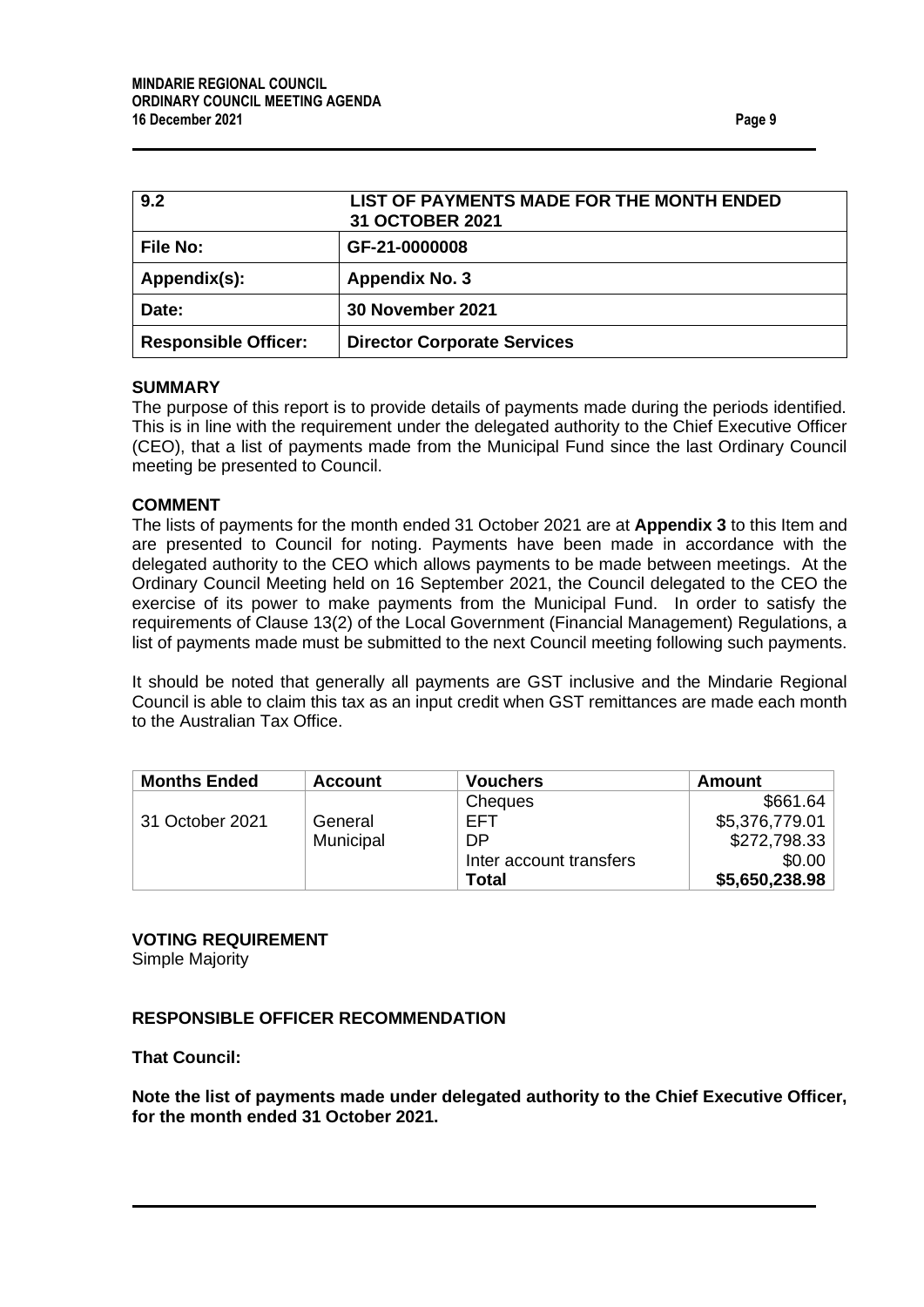## <span id="page-9-0"></span>**10 MEMBERS INFORMATION BULLETIN – ISSUE NO. 65**

## **RESPONSIBLE OFFICER RECOMMENDATION**

**That the Members Information Bulletin Issue No. 65 be received.**

## <span id="page-9-1"></span>**11 MOTIONS OF WHICH PREVIOUS NOTICE HAS BEEN GIVEN**

#### <span id="page-9-2"></span>**12 URGENT BUSINESS**

## <span id="page-9-3"></span>**13 QUESTIONS BY MEMBERS OF WHICH DUE NOTICE HAS BEEN GIVEN**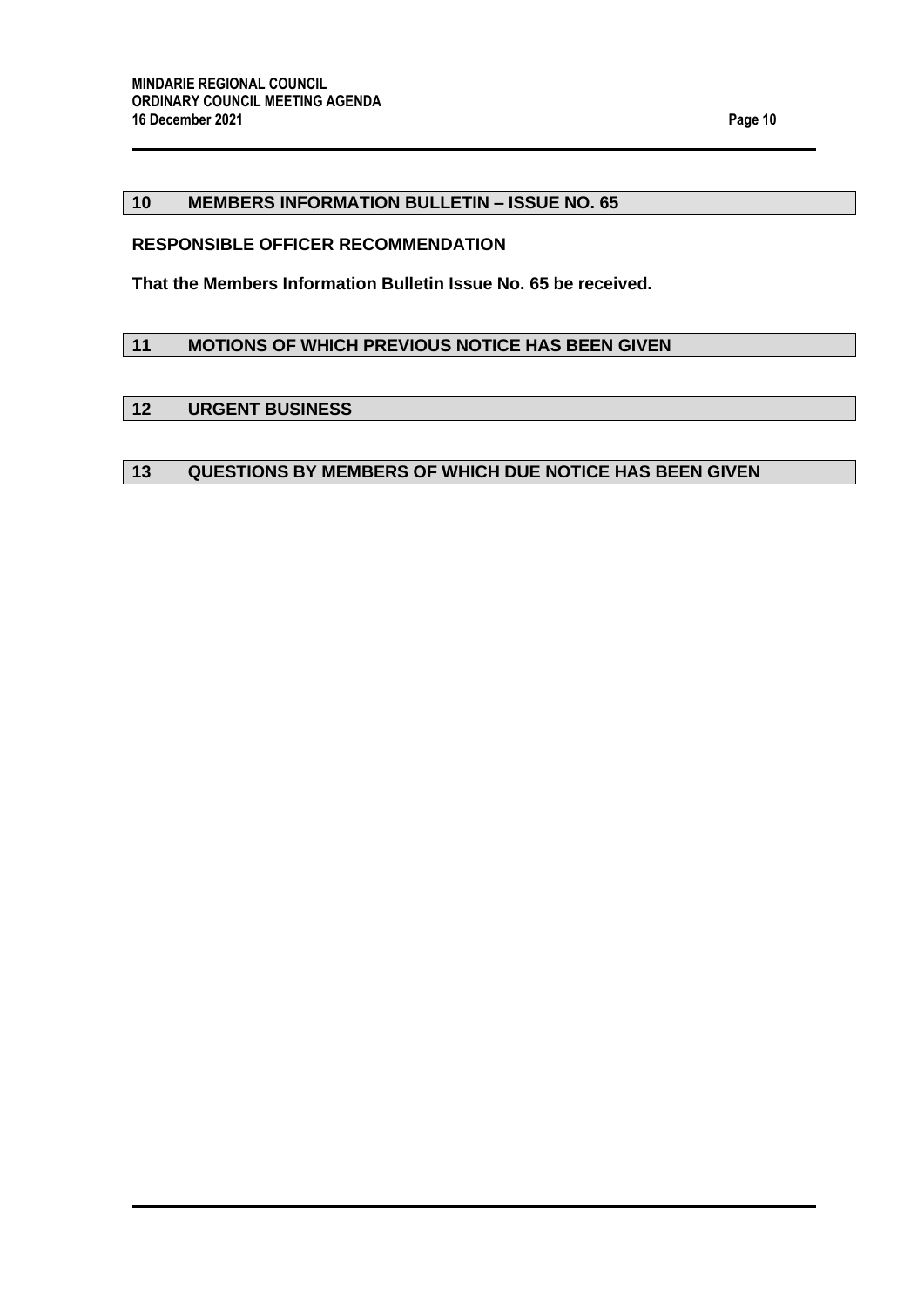#### <span id="page-10-0"></span>**14 MATTERS FOR WHICH THE MEETING MAY BE CLOSED TO THE PUBLIC**

<span id="page-10-1"></span>

| This report is Confidential and dealt with in a confidential session, under Section<br>5.23 (2) (c) of the Local Government Act 1995 as the report deals with a matter<br>where a contract may be entered into. |                                |  |
|-----------------------------------------------------------------------------------------------------------------------------------------------------------------------------------------------------------------|--------------------------------|--|
| 14.1                                                                                                                                                                                                            | <b>RRF INSURANCE</b>           |  |
| <b>File No:</b>                                                                                                                                                                                                 | GF-2-0001335                   |  |
| Attachment(s):                                                                                                                                                                                                  |                                |  |
| Date:                                                                                                                                                                                                           | 06 December 2021               |  |
| <b>Responsible Officer:</b>                                                                                                                                                                                     | <b>Chief Executive Officer</b> |  |

## LATE ITEM

THIS REPORT IS CONFIDENTIAL AND NOT FOR PUBLIC VIEWING

TO BE SENT UNDER SEPARATE COVER TO MRC COUNCILLORS, MEMBER COUNCIL CHIEF EXECUTIVE OFFICERS AND MEMBERS OF THE MRC STRATEGIC WORKING GROUP

<span id="page-10-2"></span>

| This report is Confidential and dealt with in a confidential session, under Section<br>5.23 (2) (a) of the Local Government Act 1995 as the report deals with a matter<br>affecting an employee. |                                                                               |  |
|--------------------------------------------------------------------------------------------------------------------------------------------------------------------------------------------------|-------------------------------------------------------------------------------|--|
| 14.2                                                                                                                                                                                             | <b>CEO RECRUITMENT AND PERFORMANCE REVIEW</b><br><b>COMMITTEE - CEO KPI'S</b> |  |
| <b>File No:</b>                                                                                                                                                                                  | GF-21-0000396                                                                 |  |
| Attachment(s):                                                                                                                                                                                   |                                                                               |  |
| Date:                                                                                                                                                                                            | 03 December 2021                                                              |  |
| <b>Responsible Officer:</b>                                                                                                                                                                      | <b>Chief Executive Officer</b>                                                |  |

## THIS REPORT IS CONFIDENTIAL AND NOT FOR PUBLIC VIEWING

TO BE SENT UNDER SEPARATE COVER TO MRC COUNCILLORS